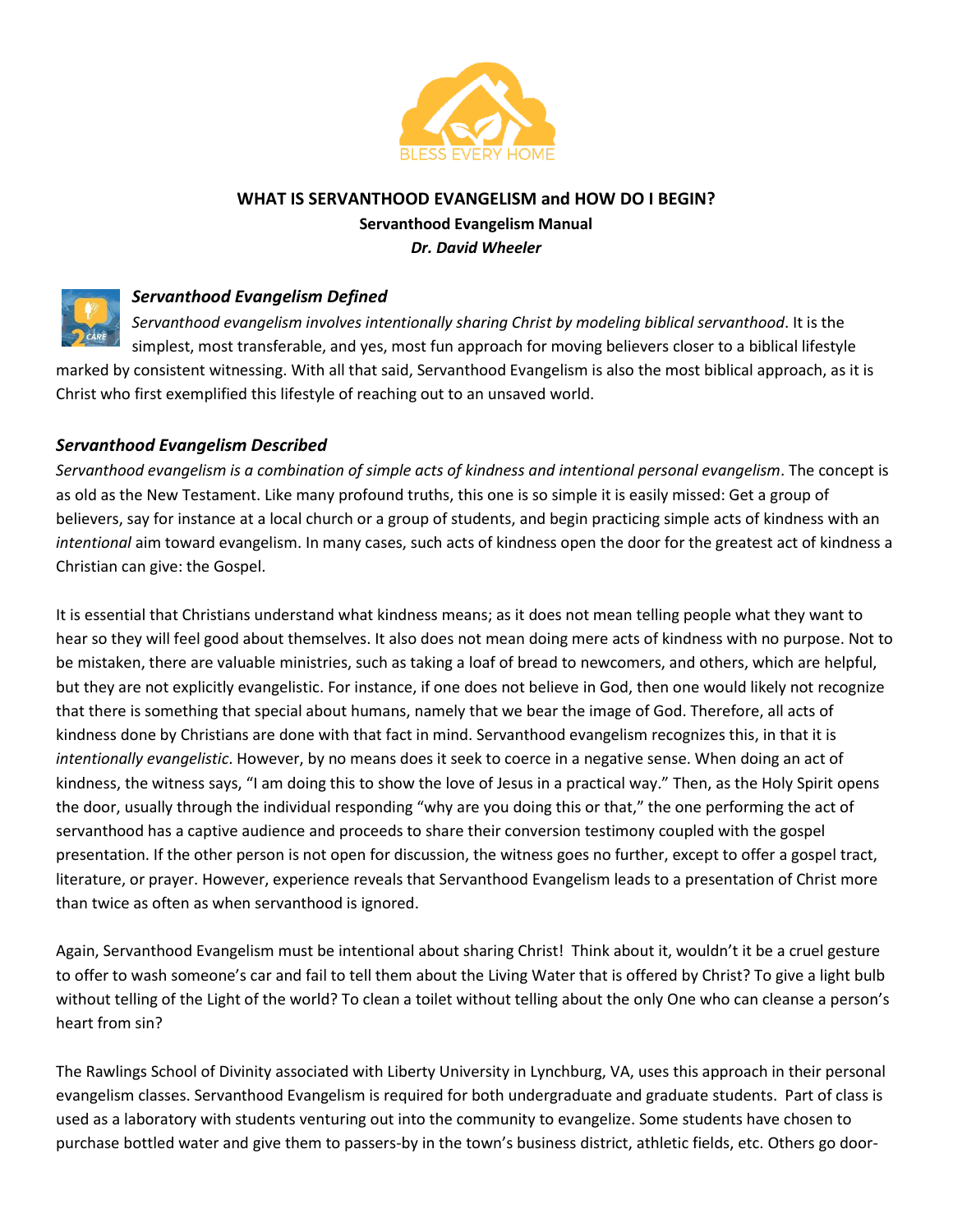to-door in older communities with 9-volt batteries to check residents' smoke detectors. One student doing this was able to lead a person to Christ for the first time in his life—was he ever excited! Another group may have a one dollar car wash (no money accepted, a dollar is actually given to the person being served with the encouragement to pass it on), at a local church, mall, grocery store, or the parking lot of a department store, local park or school, etc. Patrons will usually try to give money, but the students refuse. Their response is always, "We're simply showing the love of Christ in a practical way," or "just because we care." At one of the car washes, a man from a Hindu background was saved. Keep in mind, *Servanthood Evangelism means intentionally sharing Christ by modeling biblical servanthood*. Some believers have gone door-to-door giving away free light bulbs: "You'll probably have a light bulb go out sometime, so here's one," they say. "By the way, did you know that Jesus said He is the light of the world?" They will do the same by offering to shovel snow, rake leaves, or just deliver a fresh plate of baked cookies. One of my classes raised \$500 and purchased fifty \$10 gift cards from Chick-fil-A, then proceeded to write personal notes of appreciation to construction workers and custodians on campus, many of whom do not know Christ. It is amazing to see how responsive people become as the result of a simple gift or act of servanthood.

The same testimonies can be multiplied one-hundredfold across America and the rest of the world by congregations, student ministries, denominational agencies, youth groups, and many others who have adopted Servanthood Evangelism as a mode of intentionally sowing and reaping the gospel seed. Whether feeding quarters into a washing machine at a laundromat to share the gospel, washing car windshields at the mall, giving away coffee or sodas at local stores, going door-to-door with packages of microwave popcorn with the note attached "Pop in and see us sometime," providing free gift wrapping for a local store at Christmas, delivering Danishes to the teacher's lounge at the local schools, or simply reaching out to serve an unsaved neighbor, Servanthood Evangelism provides an effective approach to intentionally share one's faith in today's contemporary culture.

## *How do I begin Servanthood Evangelism?*

### **Personally/Individually**

It is not by accident that we are discussing how to do Servanthood Evangelism personally/individually before we discuss how to do it corporately. Unless it first becomes a lifestyle that is practiced by the individuals in your church, it will certainly not take hold in a corporate setting, such as a local congregation. This is true with any effort that is being attempted by a large group of people. For instance, in a battle the odds of winning are much better if each individual soldier believes in what he or she is doing. The question still remains: how can the individual be spurred on to get involved and to develop a lifestyle of evangelism?

### **Learn to Identify Needs**

The first step in developing an evangelistic lifestyle is very simple. Learn how to identify the needs of the people. Police officers are trained to spot certain things immediately. If there is a problem or something suspicious going on, a good officer will be able to recognize it and handle it in a professional and effective way. Much in the same way, we as Christians need to train ourselves to spot needs in other people's lives so we can then minister to those needs. Of course, this mindset stems from one thing: a selfless heart. It is so easy in today's culture to become consumed by all the things we need. After all, we have jobs that demand our attention, families that demand even more attention, and bills that must be paid. All these things can be overwhelming and will blind us to the lives of other people. However, for the Christian this should not be the case.

Matthew 6: 32-33 states plainly that while the unsaved spend their lives chasing after their own needs, Christians ought to first seek after the kingdom of God and His righteousness. In other words, as Christ followers, we need to first be concerned with advancing God's kingdom and not our own. That means taking the focus from ourselves and aiming it towards those around us who are in desperate need of an encounter with Christ. Jesus modeled this attitude perfectly in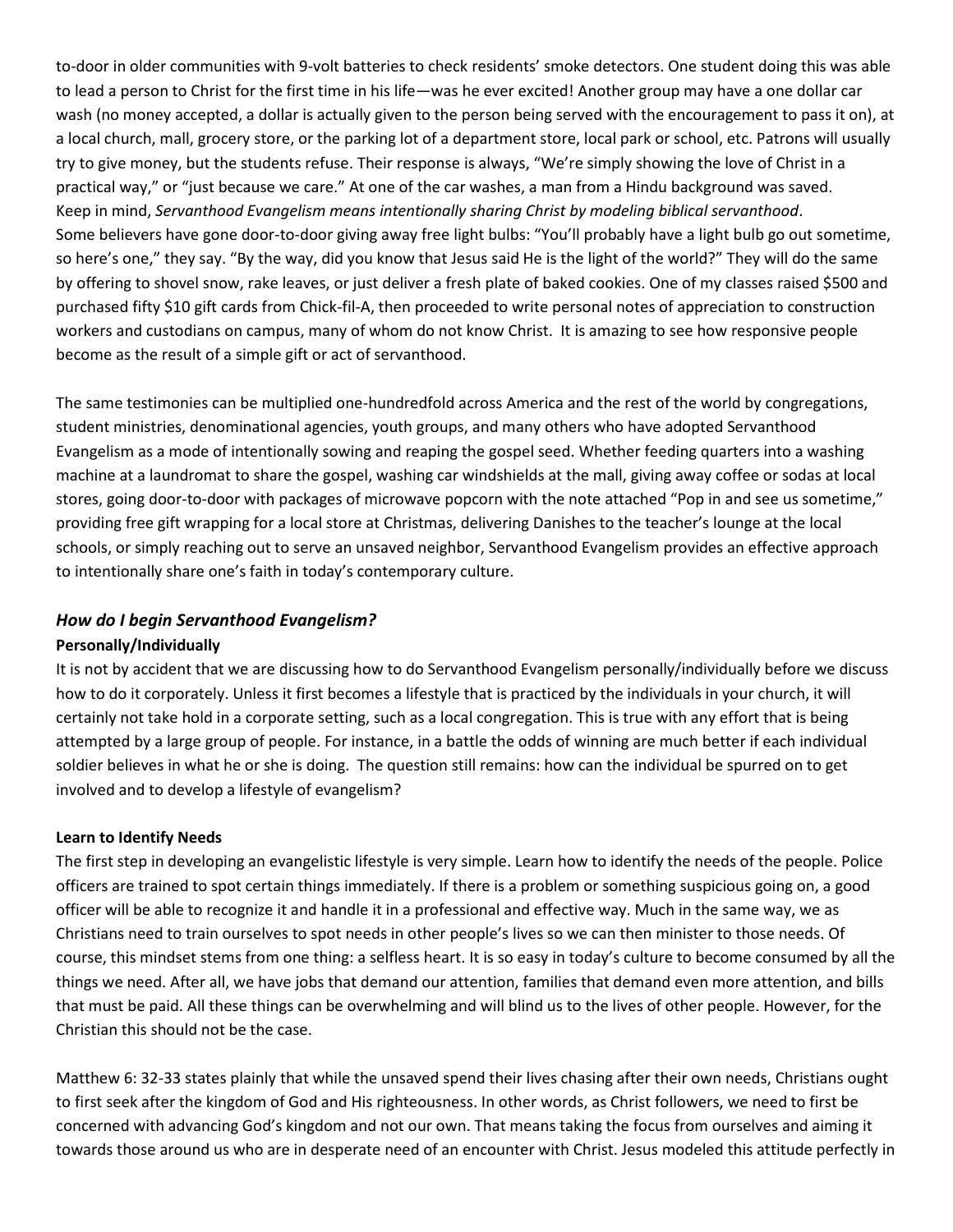John 4. In this chapter Jesus and his disciples travel through Samaria, (this went against Jewish religious tradition). Verse 4 states that "it was necessary" that Jesus went through Samaria. This was undoubtedly confusing for His disciples, because as good Jews they would never travel through Samaria. We don't find out why Jesus went that way until we get to verse 7, where we observe His encounter with the woman at the well.

Being omnipotent and led by the Holy Spirit, Jesus was aware of the woman's need. Rather than purposefully traveling around Samaria, which was the common practice for most Jews, Jesus went through Samaria for the purpose of ministering to the woman, and eventually the whole town of Sychar. The application that we can glean from this, is that Jesus' main concern was not meeting his own earthly needs. On the contrary, He was driven to honor and glorify His Father and meet the needs of others. The woman at the well is a perfect example.

#### **Go where needs are**

The next step to developing an evangelistic lifestyle is to go where the needs are. Returning to the example of Jesus in John 4; we can see that Jesus not only identified the needs of the people, but He went to them regardless of how it looked to others. As His followers, we need to have the same attitude and drive when it comes to evangelism. We need to identify needs and be willing to go to where those needs are, even if it means going into an unpleasant or unfamiliar setting. So many times, because of fear we avoid the most hurting and needy areas in order to focus our witnessing efforts on less abrasive places and people. This was not the approach of Christ.

The woman at the well was not the type of woman with whom the Jews would have felt comfortable. Not only was she a "half-breed" according to the Jews, but she was also an adulterous woman. In the typical Jewish mind, this made her less than human. Samaritans were the offspring of Jews that had intermarried with people of other faiths and mixed pagan traditions and teachings with those of Judaism. With that in mind, it is not hard to see why the Samaritans were viewed so lowly by the Jews. Not only were they not full-blooded Jews, but they had compromised their theology and teachings and abandoned the faith of their fathers.

This makes the events of John 4 even more spectacular. At that moment, the disciples must have felt a thousand miles outside of their comfort zone. However, this did not hinder Jesus. As Christians, we need to be willing to step out of our comfort zones and interact with cultures that might not be the same as ours. We need to go where the needs are most apparent.

#### **Initiate a plan**

The third step is to develop a life that is characterized by evangelism. When Jesus went to the woman at the well, He had a strategy. He listened to her politely, and spoke to her in a non-aggressive tone. He confronted her with the truth without embarrassment or manipulation. Then, when she was ready, He offered the ultimate solution to her problem. Once we identify the needs of people, we must initiate a plan to help meet that need. This is where the fun of Servanthood Evangelism comes into play. For example, let's say your neighbor's yard is full of leaves. According to the size of the job, the obvious response is to secure willing helpers from the church to assist in the servant opportunity. If you are sensitive and willing, hundreds of possibilities will soon arise.

This step centers on doing intentional acts of kindness for other people, simply because they are loved by God and made in His image. Isn't this what Christ's sacrifice was all about? Did He not come to us while we were yet sinners, and die even for the ones who were hurling insults at Him while He hung on the cross? Indeed, the incarnation of Jesus should be seen as the ultimate act of "Servanthood Evangelism." He identified the world's need for forgiveness and a restored relationship with the Father. He was willing to come where the need was, namely to earth; and so He wrapped Himself in human flesh and came as one of us. He also initiated a plan to meet the desperate need of humanity; which was to die on the cross in our place in order to make restoration to the Heavenly Father possible for all people. Lastly, He didn't